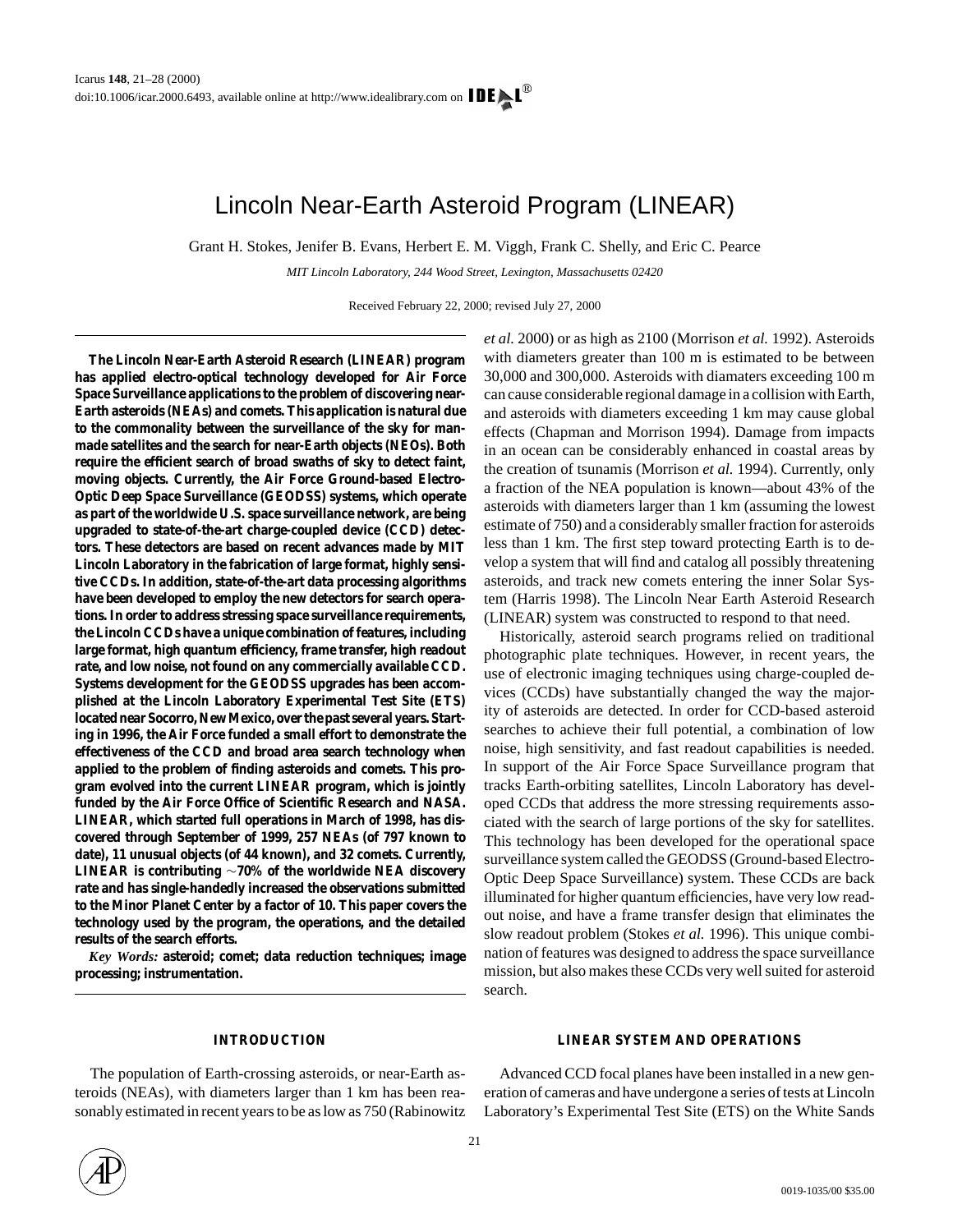

**FIG. 1.** (a) Experimental test site near Socorro, NM. The LINEAR telescope is housed in the far-left dome. (b) LINEAR Telescope. (c) Lincoln Laboratory CCD used in LINEAR System.

Missile Range near Socorro, New Mexico, shown in Figs. 1a and 1b. Specifics relating to the advanced focal plane were reported at the Space 96 meeting (Stokes *et al.* 1996) and are summarized here. The focal plane, shown in Fig. 1c, contains an array of  $2560 \times 1960$  pixels and has an intrinsic readout noise of only a few electrons per pixel. The CCDs are constructed using a back illumination process, which provides peak quantum efficiency exceeding 95%, and solar weighted quantum efficiency of 65%. Due to the frame transfer feature the image transfer time from the imaging area into the frame buffer is only several milliseconds.

Figure 2 displays a block diagram of the LINEAR system as it exists at the ETS today. The core of the LINEAR detection system has not changed significantly in recent years. It was described at the Space 98 meeting (Viggh *et al.* 1998), and summarized here. Essentially, five frames of data corresponding to the



**FIG. 2.** Block diagram of ETS system used to acquire asteroid data and detection algorithm.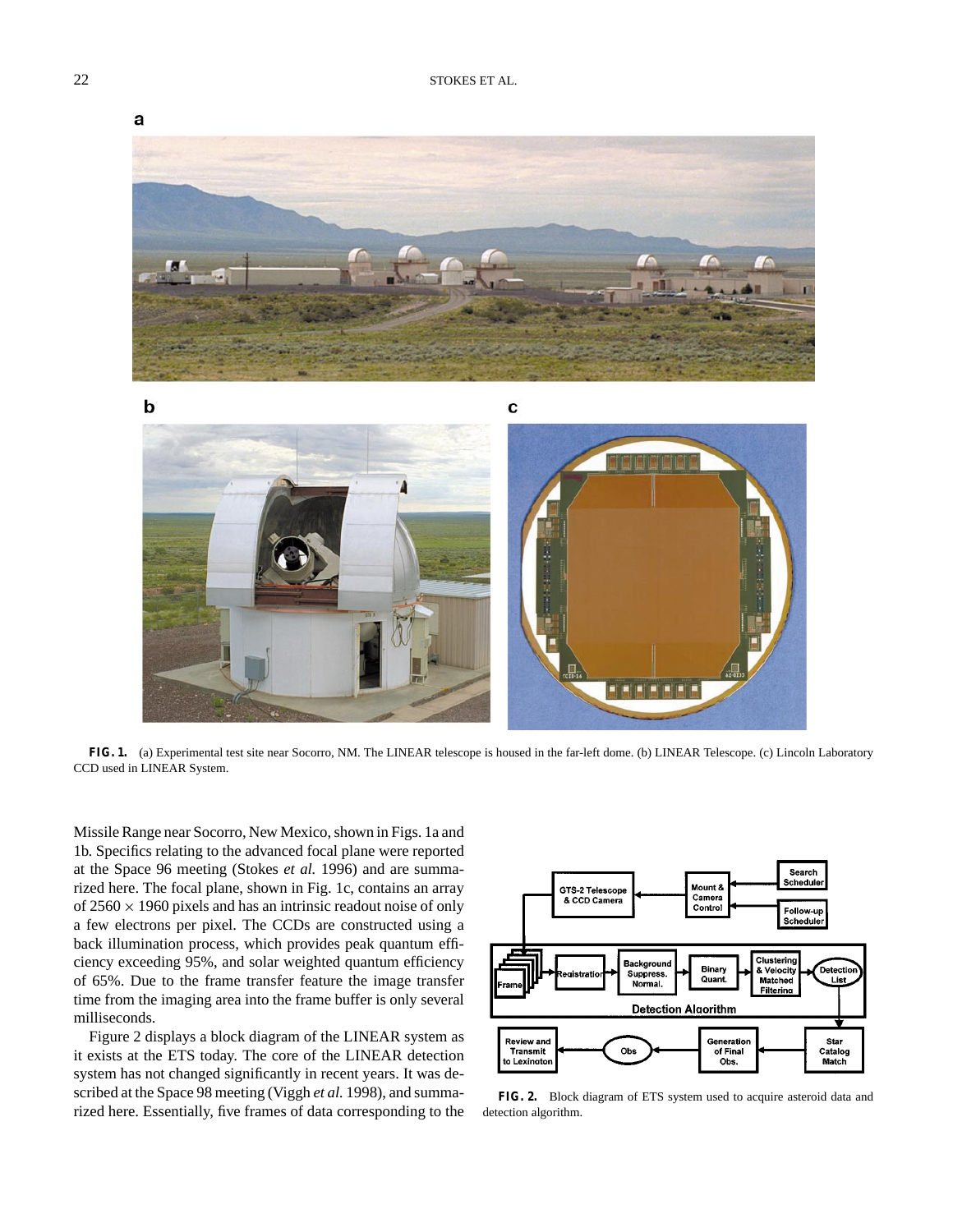

**FIG. 3.** The amount of sky covered, data collected, and NEAs discovered by month. The difference between the sky covered and the data collected shows the degree to which portions of the sky were covered multiple times during the month.



**FIG. 4.** Composite LINEAR sky coverage for October 1998–September 1999.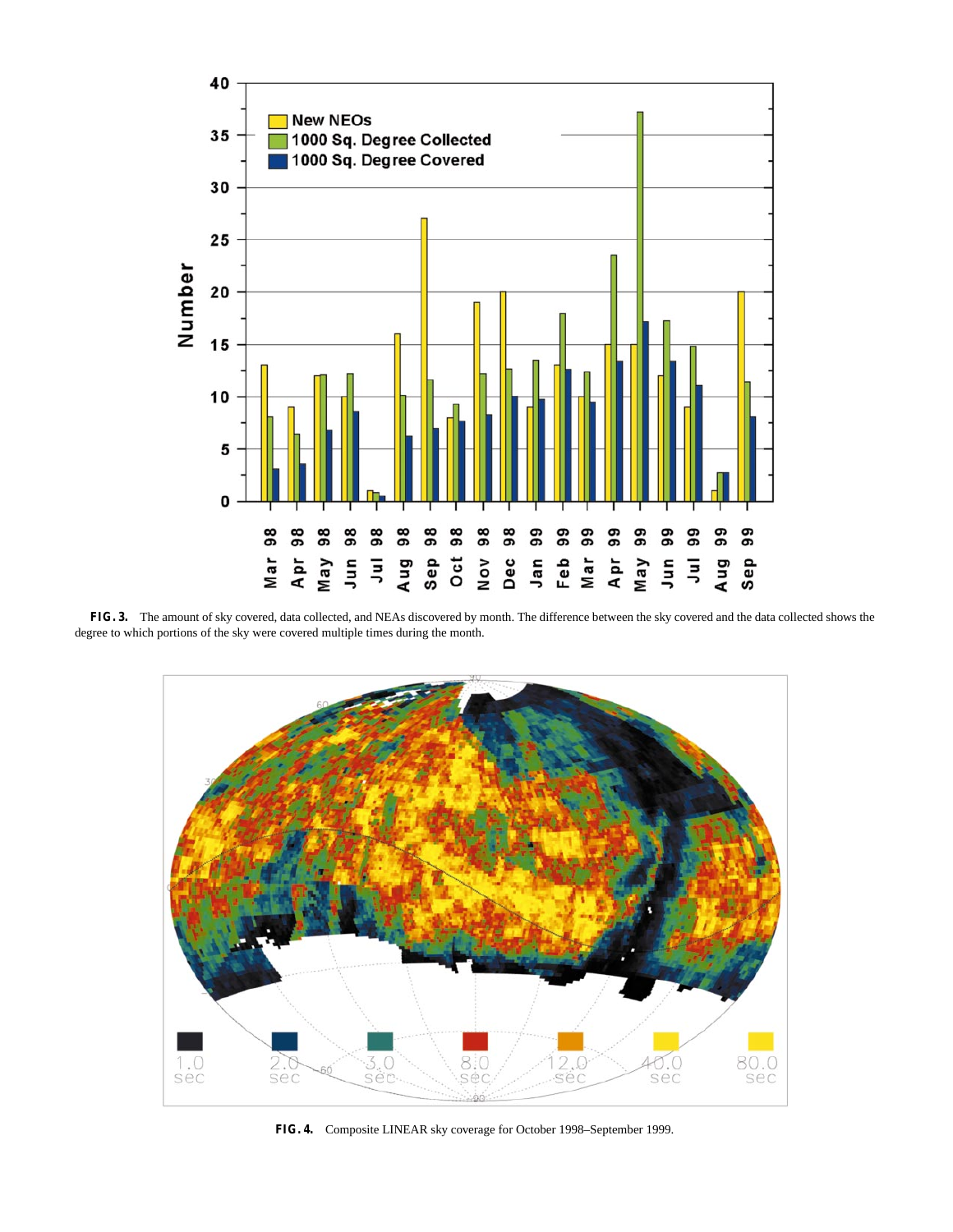same part of the sky are collected at approximately 30-min intervals. The frames are aligned, then background noise is suppressed via a fixed threshold. The resulting binary quantized data is further processed for candidate streaks and their velocities determined. In general, fast moving objects  $(>0.4°/day)$ and medium moving objects (> $0.3°/day$ , < $0.4°/day$ ) are automatically flagged as potential NEOs. Slow moving objects  $\left($  <0.3°/day) are more likely to be main belt asteroids but are checked by an analyst for potential NEOs. After comparison to a star catalog for position and magnitude information, all observations for slow-, medium-, and fast-moving objects are sent to the Minor Planet Center (MPC), albeit at different priority levels, to be used for locating potential NEOs or for updating known asteroid positions.

While there have been some improvements in the detection system and thresholding algorithm since the Space 98 meeting, two system changes are responsible for most of the enhancements in the number of detections at ETS: the unbinning of pixels and the addition and continued improvement of the search scheduler and the follow-up scheduler. Prior to June 1999, all data was collected in a  $2 \times 2$ -binned mode that incurs a slight detection loss. Following a data processing upgrade it became feasible to use an unbinned mode. The resulting improvement in sensitivity is reflected in the detection performance charts presented in the next section.

The search scheduler and follow-up scheduler was the other area of significant improvement. The search scheduler algorithm is used to translate a description of the area of sky to be searched into a sequence of right ascension (RA) and declination (DEC) field center positions. The search area is described in terms of degrees from opposition, and northern and southern limits. The pattern is then automatically laid out to minimize telescope step and settle times, and also orders the fields to account for the rotation of Earth throughout the course of a night.

The follow-up scheduler performs a similar task using the predicted RA and DEC positions of medium movers and NEO candidates as the input. A Vaisala orbit predictor on the MPC web page is automatically accessed to predict the RA and DEC positions of each object for the approximate time when the follow-up observing will be done. Next, the predicted positions of the NEO candidates on the confirmation page are also automatically downloaded. The predicted medium mover and NEO candidates are combined and follow-up observations of these positions are then scheduled based on their locations in the sky to minimize telescope motion. An output file is then generated and fed directly into the telescope control software. Objects from the follow-up scheduler take precedence over the search scheduler.

The amount of revisit coverage during a given month has been reduced as the search program has matured, thereby resulting in an overall increase in coverage. Figure 3 shows a histogram of the amount of data collected and the amount of sky searched as a function of the month from March 1998 through September 1999. In May 1999, the large increase in square degrees of data collected was due to testing of a second LINEAR telescope utilizing a less sensitive engineering development CCD. Also, in

June 1999 the LINEAR data processing system was upgraded, allowing for more fields to be stored and operation in the unbinned mode.

Early in the monthly observing cycle, the Moon is still bright during much of the night, and thus short integration sequences, typically 3 s, are taken over 600 fields (1200 square degrees) covering areas well away from opposition. As the month progresses toward new Moon, the search shifts closer to opposition and extends the integration period, typically to 11 s per image. Generally, 10,000–20,000 square degrees of data are collected per lunation. Since some portions of the sky near opposition are covered more than once during a single month; this yields about 8000–13,000 square degrees of sky visited during each month. Figure 4 displays the composite coverage of the LINEAR system during the 1-year period of October 1998–September 1999. This plot has been scaled to show a good-weather, backgroundcorrected, single-frame equivalent integration time. Note that the LINEAR system is covering nearly the entire sky visible above our site's effective southern declination limit of  $-35^\circ$ , although some of those areas are being covered at shorter integration times and to shallower depths than others. The longest and deepest searches are concentrated along the ecliptic.

#### **LINEAR SEARCH RESULTS**

The productivity of the LINEAR search can be seen from Table I, which contains a numerical summary of the LINEAR search observations covering calendar years 1997 and 1998 and monthly observations for 1999 through September. The data reported include the number of observations supplied to the Minor Planet Center, the number of NEAs and comets discovered, and the total number of discoveries credited to LINEAR, including main belt and other miscellaneous asteroid classes.

Appendix A details the orbital elements, magnitude information, and apparent motion at time of discovery of all 257

**TABLE I Number of Observations Reported to the MPC and Resulting Discoveries (NEOs, Comets, and Asteroids) through 9/30/99**

| Lunar dark<br>period | Obs sent<br>to MPC | <b>NEO</b><br>discoveries | Comet<br>discoveries | Total<br>discoveries |
|----------------------|--------------------|---------------------------|----------------------|----------------------|
| 1/99                 | 31,848             | 9                         | 0                    | 301                  |
| 2/99                 | 84.887             | 13                        | $\Omega$             | 3,014                |
| 3/99                 | 73.899             | 10                        | $\Omega$             | 1,017                |
| 4/99                 | 105,587            | 15                        | $\overline{c}$       | 644                  |
| 5/99                 | 101,833            | 15                        | 9                    | 3,310                |
| 6/99                 | 52,422             | 12                        | $\overline{c}$       | 634                  |
| 7/99                 | 53.646             | 9                         | 1                    | 1,614                |
| 8/99                 | 2.595              | 1                         | $\Omega$             | 2                    |
| 9/99                 | 116.404            | 20                        | $\overline{c}$       | 4,728                |
| Totals 1999          | 623,121            | 104                       | 16                   | 15,264               |
| Totals 1998          | 758.798            | 135                       | 16                   | 17,373               |
| Totals 1997          | 100.991            | 18                        | $\Omega$             | 2,000                |
| Grand totals         | 1,482,910          | 257                       | 32                   | 34,637               |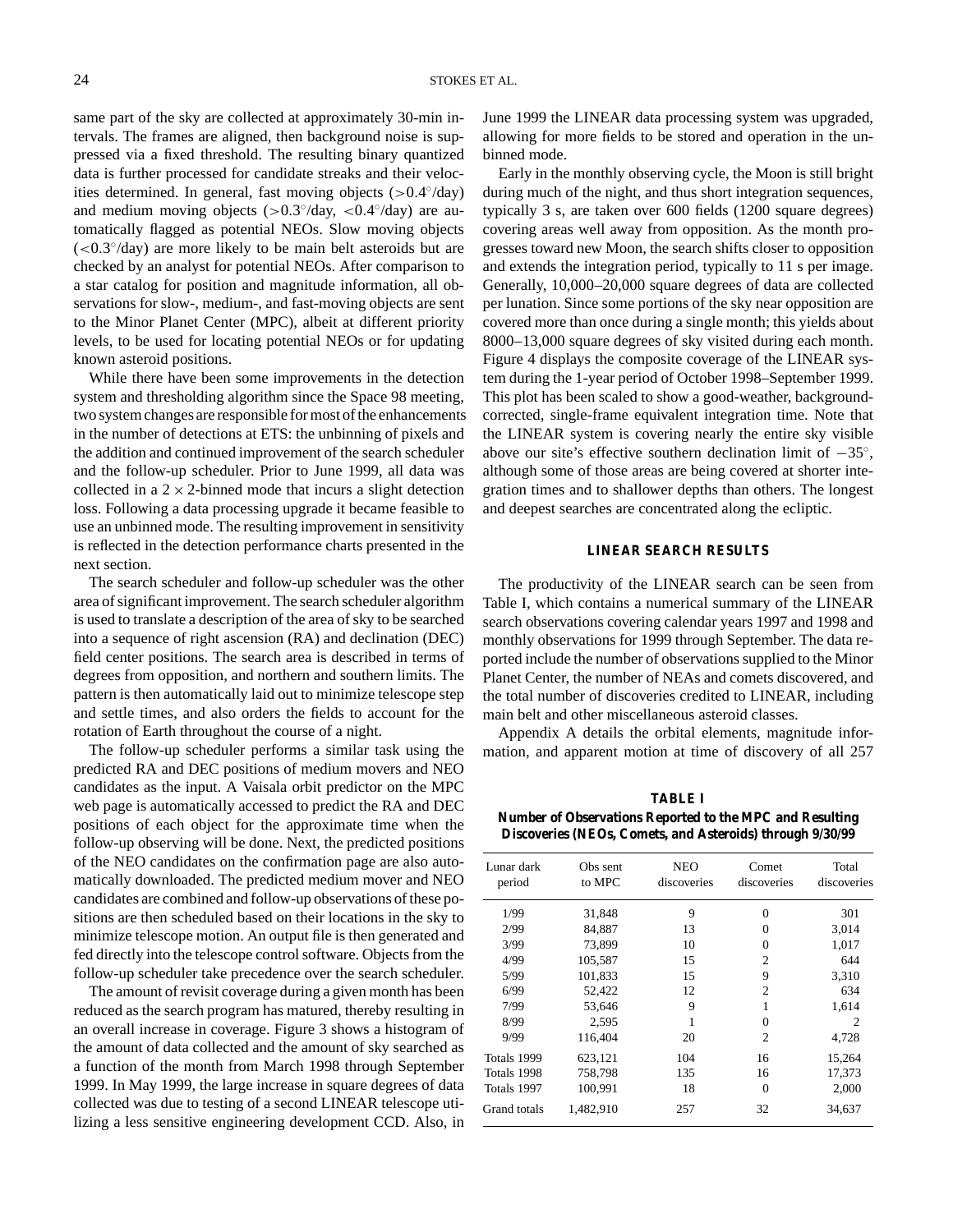

**FIG. 5.** Histogram of absolute magnitudes of all asteroids with MPC designations detected by LINEAR through September 1999.

NEAs discovered by LINEAR and the 11 asteroids discovered by LINEAR which have been deemed "unusual" by the Minor Planet Center. In addition, the 32 comets discovered by LIN-EAR during the same period are also listed.

Figure 5 shows a histogram of the absolute magnitude of all of the asteroids detected by LINEAR through September 1999, separating newly discovered and previously known objects. The shape of the histogram is determined from all detections for which an orbit is known, and therefore an absolute magnitude can be determined. The magnitude of the histogram is determined by scaling the curves to account for all of the detections that were either correlated to the known catalog or assigned a new designation. As can be seen, the LINEAR discoveries are generally fainter than the known population, the peak of the newly discovered objects being approximately one magnitude fainter.

LINEAR has become the single largest contributor of asteroid observations to the MPC. Table II summarizes the percentage of worldwide discoveries that LINEAR has made. PHAs are potentially hazardous asteroids, which are NEAs whose size and potential close approaches to Earth make them the most threatening of the NEA population. The list of PHAs is populated

**TABLE II LINEAR Percentages of World Wide NEA Discoveries as of 9/30/99**

| Discovery                | <b>LINEAR</b> | Total world wide | Percentage |
|--------------------------|---------------|------------------|------------|
| NEAs                     | 257           | 797              | 32         |
| NEAs since 3/98          | 239           | 338              | 71         |
| $NEAs > 1$ km            | 72            | 323              | 22         |
| $NEAs > 1$ km since 3/98 | 69            | 100              | 69         |
| <b>PHAs</b>              | 64            | 196              | 33         |
| PHAs since 3/98          | 61            | 85               | 72         |
| Atens                    | 19            | 55               | 35         |
| Atens since 3/98         | 19            | 27               | 70         |

and maintained by the MPC. LINEAR currently accounts for nearly 70% of all NEA and PHA discoveries from March 1998 through September 1999. Overall, LINEAR has discovered 30% of the known NEAs and PHAs. This is impressive given that the other 70% of the catalog took over 100 years to discover. Also notable in Table II is the fact that since March 1998, LINEAR has found 19 of the 27 Aten asteroids discovered. Atens are difficult to detect since they have a mean distance from the Sun that is less than 1 AU. They are therefore best detected far from opposition.

## **FUTURE PLANS**

Future plans for LINEAR include integrating a second telescope into the LINEAR detection system. The telescope with a temporary, front-illuminated CCD began sporadic testing in May 1999, and the nearly identical system with the permanent chip will become operational October 1999. This telescope will allow LINEAR to integrate longer to increase sensitivity, while maintaining coverage of large areas of the sky. New real-time data processing systems are currently under development that will remove certain constraints on the amount of data that can be collected in a single night, which will further increase the amount of data collected and sky covered. A third telescope system is also under development, primarily for Air Force applications, which will be operated on a noninterfering basis for follow-up of NEO candidates and other interesting objects. This third telescope will utilize a smaller format CCD (1024  $\times$  1024), which supports a narrower field of view than the search system. The follow-up scheduler software system is being augmented to automate the use of these second and third telescopes in support of the wide area search units.

Future plans also include developing an automated system for detecting NEOs that are slow movers and that are easily overlooked in the mass of main belt asteroids. Currently, slow moving NEOs are isolated by an analyst. This method has resulted in the detection of three near Earth asteroids (1998 ME3, 1998 ML14, and 1998 XC9) in the past year.

#### **SUMMARY**

The LINEAR program has been using Air Force-developed space surveillance technology to consistently search a large portion of the night sky for asteroids since March 1998. LINEAR is currently contributing over 70% of NEA discoveries worldwide. Future improvements to the LINEAR observing system should continue to increase the program's productivity and contribution to the cataloging of dangerous NEOs.

## **APPENDIX A: LINEAR DISCOVERIES**

(From inception through September 1999)

This appendix includes three tables listing the 257 NEAs in Table AI, the 11 unusual objects in Table AII, and the 32 comets in Table AIII discovered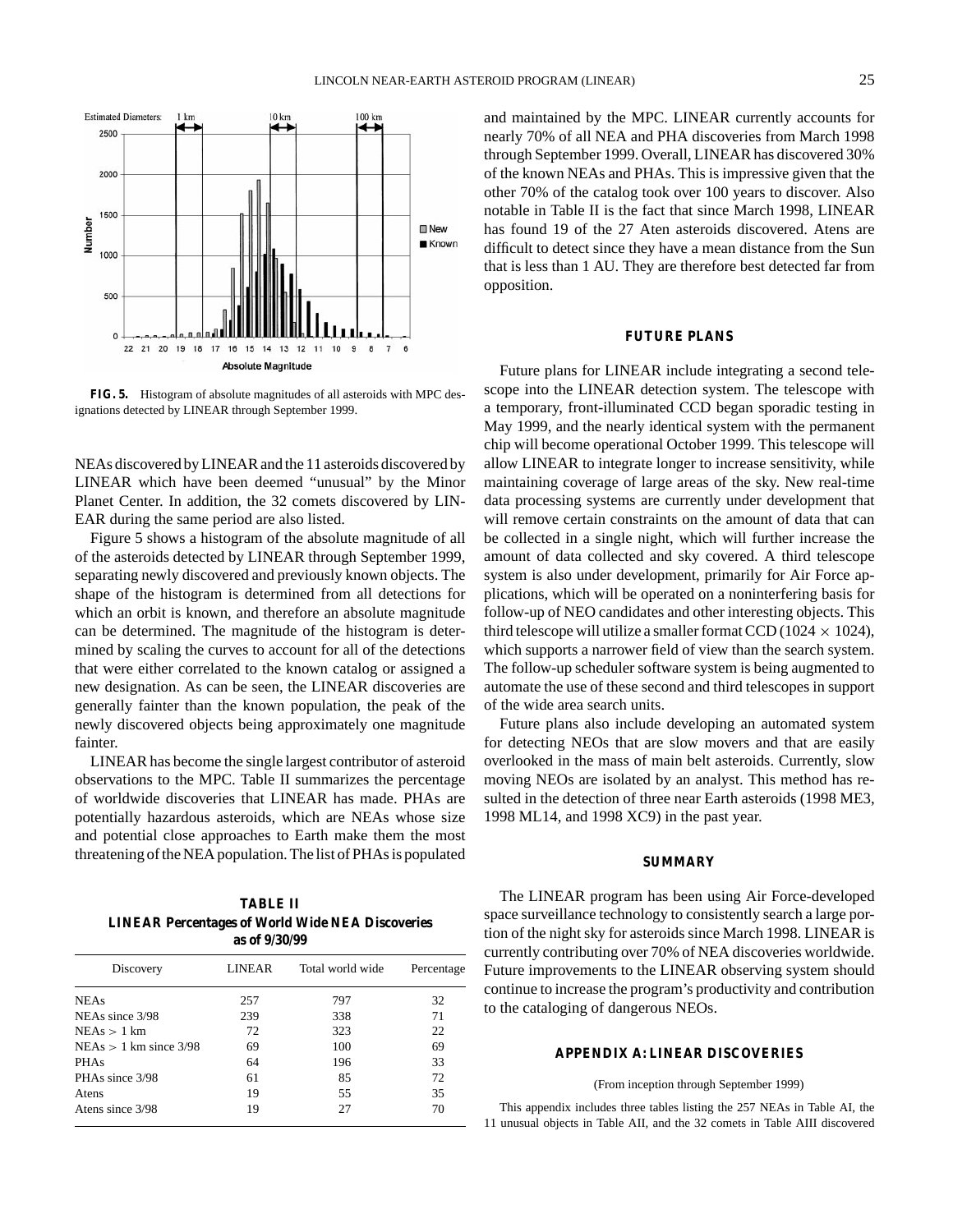**TABLE AI NEAs Discovered by LINEAR through September 1999**

| Provisional<br>Designation (deg) | Incl                               | e                                       | a<br>(au)                | H | v<br>mag mag | L                                                              | vel                                | Disc<br>date |                | Provisional<br>Designation (deg) | Incl         | e | a<br>(au)                | Н | v<br>mag mag | L                                                              | vel  | Disc<br>date                                                               |
|----------------------------------|------------------------------------|-----------------------------------------|--------------------------|---|--------------|----------------------------------------------------------------|------------------------------------|--------------|----------------|----------------------------------|--------------|---|--------------------------|---|--------------|----------------------------------------------------------------|------|----------------------------------------------------------------------------|
|                                  |                                    |                                         | 1999 Discoveries         |   |              |                                                                |                                    |              |                | 1999 HW1                         | 23.7         |   |                          |   |              | 0.46 2.38 19.8 19.1 19.6 1.20                                  |      | 4 19                                                                       |
| 1999 SJ10                        | 6.7                                |                                         |                          |   |              | 0.71 2.13 19.5 18.3 19.1 0.73                                  |                                    |              | 9 30           | 1999 HC1                         | 1.3          |   |                          |   |              | 0.51 2.04 24.5 17.2 18.3 12.0                                  |      | 4 16                                                                       |
| 1999 SH10                        | 9.6                                |                                         |                          |   |              | 0.13 1.10 22.7 17.4 17.5 1.86                                  |                                    |              | 930            | 1999 GT6                         | 4.3          |   |                          |   |              | 0.58 2.83 17.0 18.4 18.7 0.35                                  |      | 4 15                                                                       |
| 1999 SG10                        | 23.6                               |                                         |                          |   |              | 0.61 1.46 20.6 18.3 18.0 1.85                                  |                                    |              | 9 30           | 1999 GS6                         | 2            |   |                          |   |              | 0.50 1.19 19.7 17.0 17.3 1.69                                  |      | 415                                                                        |
| 1999 SF10                        | 1.2                                |                                         |                          |   |              | 0.25 1.28 24.2 18.5 18.9 1.45                                  |                                    |              | 9 30           | 1999 GY5                         | 24.5         |   |                          |   |              | 0.61 1.15 19.9 16.3 17.5 3.02                                  |      | 4 14                                                                       |
| 1999 SE10                        | 6.9                                |                                         |                          |   |              | 0.62 3.21 20.0 18.7 19.2 0.35                                  |                                    |              | 9 30           | 1999 GL4                         | 7.2          |   |                          |   |              | 0.60 2.12 19.5 18.5 19.2 0.48                                  |      | 4 12                                                                       |
| 1999 SM5                         | 5.2                                |                                         |                          |   |              | 0.69 2.30 19.1 15.7 16.4 4.15                                  |                                    |              | 9 28           | 1999 GU3                         | 12.8<br>29.1 |   |                          |   |              | 0.51 2.09 19.6 13.4 15.2 9.89                                  |      | 4 10<br>4 10                                                               |
| 1999 SL5                         | 22.8                               |                                         |                          |   |              | 0.54 1.92 17.1 17.6 18.1 1.17                                  |                                    |              | 9 28           | 1999 GR6<br>1999 GJ4             | 34.6         |   |                          |   |              | 0.76 1.34 19.8 18.8 19.6 3.27<br>0.81 1.34 15.1 18.7 18.9 0.46 |      | 4 10                                                                       |
| 1999 RM45                        | 10.9                               |                                         | 0.64 1.68 19.3 18.7 19.1 |   |              |                                                                | 1.38                               |              | 9 14           | 1999 GT3                         | 19.5         |   |                          |   |              | 0.84 1.34 17.9 18.0 18.9 1.71                                  |      | 4<br>- 9                                                                   |
| 1999 RL45<br>1999 RK45           | 22.5<br>5.9                        |                                         |                          |   |              | 0.38 1.83 18.6 18.7 19.3 0.88<br>0.77 1.59 19.8 18.8 18.3 1.10 |                                    |              | 9 14<br>913    | 1999 GJ2                         | 11.3         |   |                          |   |              | 0.20 1.54 16.8 17.5 17.6 0.46                                  |      | $\overline{7}$<br>4                                                        |
| 1999 RO36                        | 6                                  |                                         |                          |   |              | 0.21 1.13 20.9 15.8 15.2 1.40                                  |                                    |              | 9 1 1          | 1999 FK21                        | 12.7         |   |                          |   |              | 0.71 0.74 18.9 18.2 18.6 2.18                                  |      | 3 24                                                                       |
| 1999 RK33                        | 3                                  |                                         |                          |   |              | 0.60 2.53 22.4 18.0 18.9 2.51                                  |                                    | 9            | 9              | 1999 FR19                        | 20.9         |   |                          |   |              | 0.48 1.55 22.3 17.5 17.2 7.07                                  |      | 3 2 3                                                                      |
| 1999 RJ33                        | 18.5                               |                                         |                          |   |              | 0.19 1.26 22.5 16.8 17.2 9.75                                  |                                    | 9            | 9              | 1999 FP19                        | 15.1         |   |                          |   |              | 0.52 1.94 20.2 19.1 19.3 1.04                                  |      | 3 22                                                                       |
| 1999 RD32                        | 6.6                                |                                         |                          |   |              | 0.78 2.62 16.3 17.3 18.3 0.77                                  |                                    | 9            | 8              | 1999 FQ10                        | 1.1          |   |                          |   |              | 0.49 1.95 23.6 18.9 19.4 1.91                                  |      | 3 20                                                                       |
| 1999 RC32                        | 31                                 |                                         |                          |   |              | 0.43 1.84 18.2 18.4 18.9 1.26                                  |                                    | 9            | 8              | 1999 FN19                        | 2.3          |   |                          |   |              | 0.39 1.65 22.5 18.7 19.0 0.25                                  |      | 3 20                                                                       |
| 1999 RB32                        | 3.9                                |                                         |                          |   |              | 0.57 2.43 19.8 15.9 16.4 3.65                                  |                                    | 9            | 8              | 1999 FR5                         | 3.9          |   |                          |   |              | 0.48 1.85 23.4 17.0 17.5 2.14                                  |      | 3 19                                                                       |
| 1999 RA32                        | 10.5                               |                                         | 0.09 1.03 20.9 18.2 18.5 |   |              |                                                                | 1.40                               | 9            | 8              | 1999 FB                          | 12.9         |   |                          |   |              | 0.61 1.18 17.8 17.3 17.9 1.31                                  |      | 316                                                                        |
| 1999 RZ31                        | 3                                  |                                         |                          |   |              | 0.60 2.60 23.8 17.0 17.9 8.26                                  |                                    | 9            | 7              | 1999 FA                          | 12           |   |                          |   |              | 0.13 1.08 20.6 15.6 17.9 1.37                                  |      | 3 16                                                                       |
| 1999 RR28                        | 7.1                                |                                         |                          |   |              | 0.65 1.88 18.4 18.7 19.7 0.64                                  |                                    | 9            | $\overline{7}$ | 1999 EF5                         | 31.1         |   |                          |   |              | 0.43 2.23 19.8 18.8 19.6 1.56                                  |      | 3 15                                                                       |
| 1999 RN28                        | 8.8                                |                                         |                          |   |              | 0.46 2.17 20.9 18.4 19.0 1.13                                  |                                    | 9            | 7              | 1999 EE5<br>1999 DB7             | 31<br>10.8   |   |                          |   |              | 0.28 1.67 18.5 16.8 18.1 2.27<br>0.20 1.21 19.9 15.7 16.7 6.39 |      | 315<br>2 2 6                                                               |
| 1999 PS3                         | 3.6                                |                                         |                          |   |              | 0.49 2.04 21.7 18.3 18.9 2.09                                  |                                    |              | 8 1 1          | 1999 DJ4                         | 9.2          |   |                          |   |              | 0.48 1.85 18.2 16.8 17.6 1.67                                  |      | 2 2 4                                                                      |
| 1999 OR3                         | 9.5                                |                                         |                          |   |              | 0.58 2.03 17.8 16.8 17.7 1.27                                  |                                    |              | 7 27           | 1999 DY2                         | 7.6          |   |                          |   |              | 0.46 2.04 21.9 18.8 19.4 1.27                                  |      | 2 18                                                                       |
| 1999 OO3<br>1999 OP3             | 9.1<br>27.6                        |                                         |                          |   |              | 0.42 1.90 20.0 18.5 19.1 1.48<br>0.61 2.71 14.5 18.0 18.6 0.31 |                                    |              | 7 22<br>7 22   | 1999 DK3                         | 43.1         |   |                          |   |              | 0.44 2.12 17.3 18.8 19.9 0.92                                  |      | 2 18                                                                       |
| 1999 ND43                        | 5.6                                |                                         |                          |   |              | 0.31 1.52 19.1 19.0 19.1 0.44                                  |                                    |              | 7 14           | 1999 DB2                         | 11.6         |   |                          |   |              | $0.62$ 3.00 19.1 19.1 19.4 0.41                                |      | 216                                                                        |
| 1999 NC43                        | 7.1                                |                                         |                          |   |              | 0.58 1.76 15.7 17.8 17.8 0.45                                  |                                    |              | 7 14           | 1999 CW8                         | 33.7         |   |                          |   |              | 0.60 2.24 18.5 17.4 18.0 1.98                                  |      | 2 12                                                                       |
| 1999 NW2                         | 8.7                                |                                         |                          |   |              | 0.11 1.12 23.1 14.8 15.8 9.38                                  |                                    |              | 7 13           | 1999 CF9                         | 5.5          |   |                          |   |              | 0.60 1.77 17.9 16.7 18.2 0.70                                  |      | 2 1 2                                                                      |
| 1999 NC5                         | 45.7                               |                                         |                          |   |              | 0.39 2.03 16.5 19.5 19.9 0.47                                  |                                    |              | 713            | 1999 CV8                         | 15.3         |   |                          |   |              | 0.35 1.30 19.6 17.9 18.9 1.24                                  |      | 211                                                                        |
| 1999 NB5                         | 1.4                                |                                         |                          |   |              | 0.53 2.06 21.6 19.6 19.7 0.98                                  |                                    |              | 7 13           | 1999 CV3                         | 22.9         |   |                          |   |              | 0.39 1.46 15.0 19.3 19.3 1.36                                  |      | 2 10                                                                       |
| 1999 NA5                         | 4.3                                |                                         |                          |   |              | 0.25 1.44 20.3 18.5 18.5 0.43                                  |                                    |              | 7 13           | 1999 CU3                         | 11.4         |   |                          |   |              | 0.52 1.58 16.9 18.7 19.3 0.51                                  |      | 2 10                                                                       |
| 1999 LD30                        | 8.7                                |                                         |                          |   |              | 0.60 2.90 20.4 18.3 18.3 1.50                                  |                                    |              | 6 15           | 1999 CT3                         | 34.2         |   |                          |   |              | 0.13 1.43 18.0 18.3 19.0 1.14                                  |      | 2 10                                                                       |
| 1999 LQ28                        | 21.8                               |                                         |                          |   |              | 0.12 1.20 19.1 18.1 18.7 1.09                                  |                                    |              | 6 14           | 1999 CG9                         | 5.2          |   |                          |   |              | 0.06 1.06 25.2 17.8 19.2 3.26                                  |      | 2 10                                                                       |
| 1999 LP28                        | 16.3                               |                                         |                          |   |              | 0.09 1.22 19.9 19.3 20.1 0.86                                  |                                    |              | 6 14           | 1999 CT8                         | 44.5         |   |                          |   |              | 0.39 1.25 18.3 18.6 19.5 1.75                                  |      | 29                                                                         |
| 1999 LN28                        | 9.2                                |                                         |                          |   |              | 0.47 2.14 19.3 17.8 17.7 0.53                                  |                                    |              | 6 12           | 1999 BO                          | 19.6<br>6.6  |   |                          |   |              | 0.45 2.12 18.4 17.4 18.7 1.10                                  |      | 1 16<br>1 14                                                               |
| 1999 LV7                         | 30.4                               |                                         |                          |   |              | 0.47 2.21 19.3 18.4 18.9 2.14                                  |                                    |              | 6 11           | 1999 AQ10<br>1999 AP10           | 7.6          |   | 0.58 2.38 16.5 15.8 18.1 |   |              | 0.23 0.94 20.4 17.7 18.6 1.03                                  |      | 14                                                                         |
| 1999 LF6<br>1999 LE6             | 18.9                               |                                         |                          |   |              | 0.28 1.41 18.1 18.3 19.3 0.85                                  |                                    |              | 6 10           | 1999 AO10                        | 2.6          |   |                          |   |              | 0.11 0.91 23.9 17.7 18.0 4.14                                  | 0.69 | L<br>1 13                                                                  |
| 1999 LD6                         | 27.1<br>11.4                       |                                         |                          |   |              | 0.33 1.64 20.6 18.7 19.4 1.54<br>0.49 1.83 22.4 19.3 19.7 4.58 |                                    |              | 6 10<br>6 10   | 1999 AN10                        | 39.9         |   |                          |   |              | 0.56 1.46 18.0 18.3 18.9 0.82                                  |      | 113                                                                        |
| 1999 LT7                         | 9.1                                |                                         |                          |   |              | 0.57 0.86 19.7 17.7 18.2 1.61                                  |                                    | 6            | -9             | 1999 AM10                        | 6.9          |   |                          |   |              | 0.52 1.82 21.0 17.8 18.7 3.59                                  |      | 113                                                                        |
| 1999 LS7                         | 13                                 |                                         |                          |   |              | 0.30 1.01 20.6 16.8 17.2 3.55                                  |                                    | 6            | 8              | 1999 AR7                         | 40.6         |   |                          |   |              | 0.21 1.64 16.5 18.2 19.1 0.83                                  |      | 1 11                                                                       |
| 1999 LX1                         | 19.8                               |                                         |                          |   |              | 0.73 1.16 20.6 16.7 17.7 12.2                                  |                                    | 6            | 8              | 1999 AU23                        | 20.4         |   |                          |   |              | 0.41 2.16 17.2 18.3 19.3 0.98                                  |      | 1<br>- 9                                                                   |
| 1999 LT1                         | 42.6                               |                                         | 0.66 2.98 17.4 17.8 18.3 |   |              |                                                                | 2.68                               | 6            | $\overline{4}$ | 1999 AF4                         | 12.6         |   |                          |   |              | 0.62 2.83 18.2 16.9 17.9 1.90                                  |      | 1<br>- 9                                                                   |
| 1999 KX4                         | 16.6                               |                                         |                          |   |              | 0.29 1.46 16.9 18.3 18.5 0.32                                  |                                    |              | 5 20           |                                  |              |   | 1998 Discoveries         |   |              |                                                                |      |                                                                            |
| 1999 KW4                         | 38.9                               |                                         |                          |   |              | 0.69 0.64 16.7 16.4 17.3 2.03                                  |                                    |              | 5 20           | 1998 YP11                        | 15           |   |                          |   |              |                                                                |      | 0.39 1.72 16.3 16.6 19.2 0.55 12 23                                        |
| 1999 KL1                         | 9.7                                |                                         |                          |   |              | 0.43 1.72 21.5 18.2 18.9 2.66                                  |                                    |              | 5 17           | 1998 YR11                        | 59.7         |   |                          |   |              |                                                                |      | 0.48 2.03 18.1 18.5 19.0 2.33 12 23                                        |
| 1999 KK1                         | 71                                 |                                         |                          |   |              | 0.46 2.12 18.2 19.1 19.2 0.40                                  |                                    |              | 5 17           | 1998 YQ11                        | 11.9         |   |                          |   |              |                                                                |      | 0.40 1.87 18.0 19.0 18.9 1.16 12 23                                        |
| 1999 JZ10                        | 25.9                               |                                         |                          |   |              | 0.47 1.31 21.8 17.9 18.4 8.00                                  |                                    |              | 5 14           | 1998 YB8                         | 8.9          |   |                          |   |              |                                                                |      | 0.47 2.42 18.9 17.8 18.4 0.51 12 22                                        |
| 1999 JA11                        |                                    | 16.4 0.34 1.26 18.8 19.9 19.7 0.55 5 14 |                          |   |              |                                                                |                                    |              |                | 1998 YW5                         | 8.5          |   |                          |   |              |                                                                |      | 0.63 1.25 19.6 18.7 19.9 1.45 12 19                                        |
| 1999 JW6<br>1999 JV6             | 51.3 0.14 1.51 16.8 17.6 17.9 1.29 |                                         |                          |   |              | 0.31 1.01 19.7 17.4 18.6 1.42                                  |                                    | 5 13         |                | 1998 YW3<br>1998 YO4             | 28.8<br>9.3  |   |                          |   |              |                                                                |      | 0.46 1.10 17.9 18.8 19.3 0.84 12 17                                        |
| 1999 JO8                         | 5.3<br>24.7                        |                                         |                          |   |              | 0.57 2.66 17.0 17.1 16.4 0.31                                  |                                    | 5 13         | 5 13           | 1998 YN1                         | 6.3          |   |                          |   |              |                                                                |      | 0.25 1.65 16.2 18.6 19.2 0.32 12 17<br>0.47 1.56 17.8 18.4 18.8 0.52 12 16 |
| 1999 JM8                         | 13.7 0.64 2.72 15.1 15.5 16.4 0.51 |                                         |                          |   |              |                                                                |                                    |              | 5 13           | 1998 XS16                        |              |   |                          |   |              |                                                                |      | 26.6 0.50 1.21 16.3 18.1 19.0 0.61 12 15                                   |
| 1999 JU6                         | 22.5                               | 0.20 1.47 19.3 17.9 17.9 1.46           |                          |   |              |                                                                |                                    |              | 5 12           | 1998 XR16                        | 20.6         |   |                          |   |              |                                                                |      | 0.58 2.27 18.6 17.5 17.8 0.90 12 15                                        |
| 1999 JT6                         | 9.6                                |                                         |                          |   |              |                                                                | 0.58 2.14 16.2 17.6 18.6 0.47      |              | 5 12           | 1998 XN17                        | 7.2          |   |                          |   |              |                                                                |      | 0.21 0.98 22.4 18.4 18.9 1.87 12 15                                        |
| 1999 JV3                         |                                    | 15.2 0.42 1.45 19.0 17.3 17.3 0.95      |                          |   |              |                                                                |                                    |              | 5 10           | 1998 XE12                        |              |   |                          |   |              |                                                                |      | 13.4 0.74 0.88 18.9 18.5 19.7 1.30 12 14                                   |
| 1999 JU3                         | 5.9                                |                                         |                          |   |              | 0.19 1.19 19.2 17.7 18.2 0.70                                  |                                    |              | 5 10           | 1998 XD12                        |              |   |                          |   |              |                                                                |      | 13.5 0.62 1.40 20.3 16.8 18.0 1.86 12 14                                   |
| 1999 JR6                         |                                    | 17.9 0.64 1.33 18.6 19.3 19.1 0.76      |                          |   |              |                                                                |                                    |              | 5 10           | 1998 XA5                         |              |   |                          |   |              |                                                                |      | 31.8 0.31 1.56 18.8 17.3 17.8 1.64 12 12                                   |
| 1999 HZ1                         | 8.7                                |                                         |                          |   |              |                                                                | 0.58 1.61 18.2 18.3 18.3 0.74      |              | 4 20           | 1998 XC9                         | 9.3          |   |                          |   |              |                                                                |      | 0.53 2.75 18.1 17.7 18.8 0.29 12 12                                        |
| 1999 HY1                         |                                    | 34.2 0.13 1.39 18.3 17.9 17.4 1.31      |                          |   |              |                                                                |                                    |              | 4 20           | 1998 XZ4                         |              |   |                          |   |              |                                                                |      | 23.2 0.64 1.94 16.3 17.8 18.7 0.66 12 11                                   |
| 1999 HA2                         | 15.1                               |                                         |                          |   |              |                                                                | 0.70 2.79 17.6 17.7 18.3 0.66 4 20 |              |                | 1998 XM4                         | 62.7         |   |                          |   |              |                                                                |      | 0.42 1.66 14.9 18.1 17.9 0.66 12 10                                        |
| 1999 HX1                         | 8.2                                |                                         |                          |   |              |                                                                | 0.56 2.57 19.6 19.0 19.6 0.53 4 19 |              |                | 1998 XN2                         | 1.8          |   |                          |   |              |                                                                |      | 0.54 2.00 19.5 16.6 17.7 3.93 12 9                                         |

*Note.* Incl, orbital elements inclination; *e*, eccentricity; *a*, semimajor axis; and *H*, absolute magnitude—all derived by Minor Planet Center (Minor Planet Center 2000). V magnitude, visual magnitude obtained by propagating absolute visual magnitude to date of discovery; L magnitude, LINEAR's observed magnitude reported to MPC at time of discovery; vel, velocity, apparent motion measured in degrees/day at time of discovery.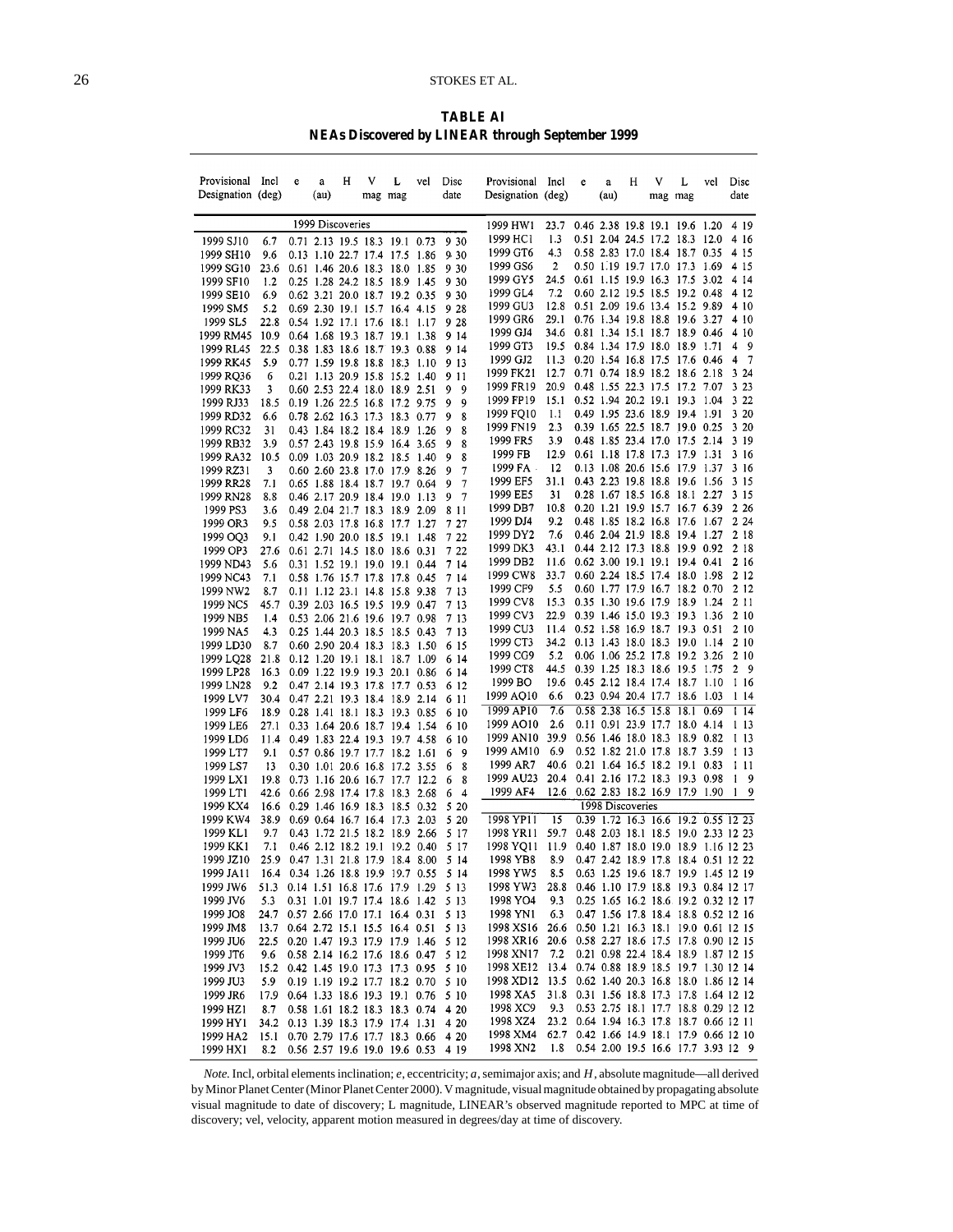| Provisional<br>Designation (deg) | Incl         | e | a<br>(au) | Н | V<br>mag mag | L                                                              | vel | Disc<br>date                                                               | Provisional<br>Designation (deg) | Incl         | e | a<br>(au)                                                            | H | v<br>mag mag | L | vel | Disc<br>date                                                                |
|----------------------------------|--------------|---|-----------|---|--------------|----------------------------------------------------------------|-----|----------------------------------------------------------------------------|----------------------------------|--------------|---|----------------------------------------------------------------------|---|--------------|---|-----|-----------------------------------------------------------------------------|
|                                  |              |   |           |   |              |                                                                |     |                                                                            |                                  | 12.4         |   | 0.55 2.54 20.5 19.7 19.7 0.74                                        |   |              |   |     | 817                                                                         |
| 1998 XM2<br>1998 XX2             | 27.1<br>6.9  |   |           |   |              |                                                                |     | 0.34 1.81 17.2 18.6 19.2 1.00 12 9<br>0.37 0.74 20.1 18.4 19.1 1.50 12 8   | 1998 QH1<br>1998 QC1             | 9.6          |   | 0.59 1.98 19.6 18.9 19.3 0.66                                        |   |              |   |     | 817                                                                         |
| 1998 WT24                        | 7.4          |   |           |   |              |                                                                |     | 0.42 0.72 17.7 17.8 18.1 1.14 11 25                                        | 1998 PB1                         | 6            |   | 0.43 2.03 17.3 15.8 17.0 1.05                                        |   |              |   |     | 815                                                                         |
| 1998 WT7<br>1998 WR5             | 40.7<br>28.1 |   |           |   |              |                                                                |     | 0.11 1.15 18.5 17.7 17.8 3.22 11 23<br>0.52 2.58 18.0 18.0 19.2 1.25 11 19 | 1998 OK1<br>1998 MR24            | 13.9<br>6.1  |   | 0.42 1.35 19.5 16.3 18.4 1.09<br>0.45 1.96 19.0 17.4 18.1 1.62       |   |              |   |     | 7 21<br>6 30                                                                |
| 1998 WQ5                         | 27.7         |   |           |   |              |                                                                |     | 0.36 1.72 15.3 18.0 19.4 0.36 11 19                                        | 1998 MT24                        | 34           |   | 0.65 2.42 14.7 17.6 17.9 0.39                                        |   |              |   |     | 6 29                                                                        |
| 1998 WP5                         | 19.5         |   |           |   |              |                                                                |     | 0.20 1.37 18.7 18.0 18.9 1.20 11 19                                        | 1998 MN14                        | 19.5         |   | 0.22 1.56 17.8 16.1 18.1 1.19                                        |   |              |   |     | 6 25                                                                        |
| 1998 WB2<br>1998 WA2             | 2.4<br>22.4  |   |           |   |              |                                                                |     | 0.59 1.98 21.8 18.1 18.6 0.39 11 18<br>0.60 2.71 19.2 17.4 18.3 1.24 11 18 | 1998 MX5<br>1998 MW5             | 9.7<br>6.3   |   | 0.61 2.92 18.1 16.5 17.4 0.76<br>0.36 1.02 19.2 18.4 18.2 0.68       |   |              |   |     | 6 24<br>6 24                                                                |
| 1998 WZ1                         | 4.3          |   |           |   |              |                                                                |     | 0.56 2.16 19.9 18.5 19.4 1.11 11 16                                        | 1998 ML14                        | 2.5          |   | 0.62 2.42 17.6 16.9 16.9 0.11                                        |   |              |   |     | 6 24                                                                        |
| 1998 WY1                         | 24.7         |   |           |   |              |                                                                |     | 0.36 1.62 21.8 17.8 18.6 6.08 11 16                                        | 1998 MV5                         | 21.1         |   | 0.19 1.20 24.0 17.3 18.3 9.44                                        |   |              |   |     | 6 23                                                                        |
| 1998 WT<br>1998 WM               | 3.2<br>22.5  |   |           |   |              |                                                                |     | 0.57 1.22 17.5 17.2 18.7 0.43 11 16                                        | 1998 ME3<br>1998 LE              | 6<br>9.1     |   | 0.48 2.18 19.5 17.6 17.2 0.23<br>0.70 1.52 20.5 17.2 17.7 4.47       |   |              |   |     | 619<br>6<br>-4                                                              |
| 1998 VF32                        | 24           |   |           |   |              |                                                                |     | 0.32 1.23 16.7 17.5 18.5 0.73 11 16<br>0.45 0.85 21.1 17.2 18.5 3.01 11 14 | 1998 LD                          | 22.5         |   | 0.17 1.44 20.5 18.0 18.3 1.92                                        |   |              |   |     | - 3<br>6                                                                    |
| 1998 VD32                        | 2            |   |           |   |              |                                                                |     | 0.31 1.10 22.2 17.9 18.2 2.15 11 14                                        | 1998 KK17                        | 11.1         |   | 0.52 1.43 16.4 17.3 17.7 0.87                                        |   |              |   |     | 529                                                                         |
| 1998 VE31                        | 21.9         |   |           |   |              |                                                                |     | 0.19 1.05 20.7 18.2 18.7 2.25 11 13                                        | 1998 KJ17<br>1998 KJ9            | 9.2<br>11    |   | 0.48 1.99 23.5 18.2 18.8 7.48                                        |   |              |   |     | 5 28<br>5 27                                                                |
| 1998 VS<br>1998 VR               | 6.8<br>21.8  |   |           |   |              |                                                                |     | 0.28 1.40 21.9 17.1 18.1 2.22 11 10<br>0.32 0.88 18.5 15.3 16.4 2.66 11 10 | 1998 KH9                         | 17.7         |   | 0.64 1.45 19.5 17.5 18.0 2.08<br>0.46 2.20 18.5 17.5 18.2 0.86       |   |              |   |     | 5 27                                                                        |
| 1998 VP                          | 43.9         |   |           |   |              |                                                                |     | 0.46 1.88 18.9 17.7 18.1 1.87 11 10                                        | 1998 KO3                         | 54.5         |   | 0.77 2.60 19.3 17.5 18.0 3.54                                        |   |              |   |     | 5 24                                                                        |
| 1998 VO                          | 10.1         |   |           |   |              |                                                                |     | 0.23 1.07 20.4 15.7 17.8 2.19 11 10                                        | 1998 KN3                         | 2.4          |   | 0.89 1.61 18.5 17.5 19.0 1.59                                        |   |              |   |     | 5 24                                                                        |
| 1998 VN<br>1998 UY24             | 12<br>16.9   |   |           |   |              |                                                                |     | 0.35 1.39 20.5 16.8 17.4 2.07 11 10<br>0.32 1.36 21.6 18.6 19.2 1.86 10 29 | 1998 KM3<br>1998 KD3             | 4.7<br>29.2  |   | 0.62 1.69 19.5 17.5 19.7 0.98<br>0.51 2.05 21.0 18.5 15.9 9.23       |   |              |   |     | 5 24<br>5 24                                                                |
| 1998 UO1                         | 25.6         |   |           |   |              |                                                                |     | 0.76 1.60 16.4 17.6 18.5 0.85 10 19                                        | 1998 KF3                         | 27.1         |   | 0.42 2.13 19.0 18.5 19.1 0.93                                        |   |              |   |     | 5 23                                                                        |
| 1998 UN1                         | 32.4         |   |           |   |              |                                                                |     | 0.22 1.51 18.2 18.1 18.9 1.37 10 19                                        | 1998 KV2                         | 13           |   | 0.33 1.59 17.4 18.7 18.8 0.50                                        |   |              |   |     | 5 22                                                                        |
| 1998 UM1                         | 4.8          |   |           |   |              |                                                                |     | 0.40 1.69 23.0 18.2 19.3 2.75 10 19                                        | 1998 KU2                         | 4.9          |   | 0.55 2.25 16.6 17.0 18.2 0.47                                        |   |              |   |     | 5 22                                                                        |
| 1998 UP1<br>1998 ULI             | 33.2<br>42   |   |           |   |              |                                                                |     | 0.35 1.00 20.3 17.6 18.7 2.56 10 18<br>0.21 1.53 16.5 18.2 19.0 0.76 10 18 | 1998 KH<br>1998 HJ41             | 26.3<br>38.9 |   | 0.71 1.65 18.4 17.5 18.2 0.00<br>0.13 1.36 18.0 18.1 18.6 1.49       |   |              |   |     | 5 16<br>4 2 8                                                               |
| 1998 UR                          | 17.3         |   |           |   |              |                                                                |     | 0.38 1.64 23.0 19.3 19.4 3.26 10 16                                        | 1998 HM3                         | 39.3         |   | 0.06 1.25 18.5 17.0 18.0 2.15                                        |   |              |   |     | 4 2 1                                                                       |
| 1998 TU3                         | 5.4          |   |           |   |              |                                                                |     | 0.48 0.79 15.0 16.1 16.4 0.87 10 13                                        | 1998 HL3                         | 2.7          |   | 0.37 1.13 20.0 18.9 19.8 0.76                                        |   |              |   |     | 4 21                                                                        |
| 1998 ST49                        | 24.6         |   |           |   |              |                                                                |     | 0.59 2.31 17.7 16.9 18.0 3.10 9 29                                         | 1998 HK3                         | 24.7         |   | 0.30 1.83 17.5 18.9 19.8 0.59                                        |   |              |   |     | 4 20                                                                        |
| 1998 SS49<br>1998 SR49           | 10.8<br>29.2 |   |           |   |              | 0.64 1.92 15.9 17.6 18.6 0.67<br>0.54 2.48 17.2 18.2 19.1 1.33 |     | 9 29<br>9 29                                                               | 1998 HJ3<br>1998 HL1             | 6.5<br>20    |   | 0.74 1.99 18.5 18.9 19.7 1.08<br>0.19 1.25 19.0 18.8 19.6 0.84       |   |              |   |     | 4 1 9<br>4 18                                                               |
| 1998 SH36                        | 2.1          |   |           |   |              | 0.57 1.09 20.5 17.8 18.5 0.26                                  |     | 9 27                                                                       | 1998 HK1                         | 8            |   | 0.43 2.16 19.5 18.1 19.0 0.42                                        |   |              |   |     | 4 18                                                                        |
| 1998 SJ70                        | 7.4          |   |           |   |              | 0.71 2.23 18.5 17.9 18.5 1.17                                  |     | 9 26                                                                       | 1998 GL10                        | 8.7          |   | 0.67 3.18 18.0 18.7 19.5 0.64                                        |   |              |   |     | 4 15                                                                        |
| 1998 SG36                        | 24.9         |   |           |   |              | 0.34 1.65 16.2 18.8 19.3 0.45                                  |     | 9 26<br>9 26                                                               | 1998 GC1<br>1998 FJ74            | 18.8<br>28.2 |   | 0.29 1.44 21.0 18.7 19.0 2.74<br>0.54 2.41 18.5 18.5 19.1 1.05       |   |              |   |     | 4 <sup>2</sup><br>3 3 1                                                     |
| 1998 SF36<br>1998 SE36           | 1.7<br>11.7  |   |           |   |              | 0.28 1.33 18.8 18.6 19.4 0.58<br>0.10 1.34 19.5 19.1 19.6 0.62 |     | 9 26                                                                       | 1998 FH74                        | 21.4         |   | 0.88 2.19 15.5 18.9 18.8 0.50                                        |   |              |   |     | 3 3 1                                                                       |
| 1998 SU27                        | 7.1          |   |           |   |              | 0.59 2.13 19.2 18.0 19.3 0.97                                  |     | 9 24                                                                       | 1998 FH12                        | 3.5          |   | 0.54 1.09 19.0 18.7 19.4 0.54                                        |   |              |   |     | 3 25                                                                        |
| 1998 ST27                        | 21           |   |           |   |              | 0.53 0.82 19.5 18.2 19.5 1.88                                  |     | 9 24                                                                       | 1998 FR11                        | 6.6          |   | 0.71 2.80 16.5 19.3 19.5 0.41                                        |   |              |   |     | 324                                                                         |
| 1998 SF35<br>1998 SE35           | 35.2<br>14.8 |   |           |   |              | 0.27 1.69 17.5 19.4 20.0 0.36<br>0.60 3.00 18.9 18.1 18.8 1.11 |     | 9 24<br>924                                                                | 1998 FN9<br>1998 FM9             | 14.6<br>10.4 |   | 0.24 1.40 21.0 18.0 19.2 1.99<br>0.44 2.29 19.5 18.4 19.0 0.58       |   |              |   |     | 3 24<br>324                                                                 |
| 1998 SD15                        | 26.8         |   |           |   |              | 0.35 0.93 19.0 15.7 18.4 4.37                                  |     | 9 23                                                                       | 1998 FG12                        | 8.6          |   | 0.58 2.24 21.0 18.9 19.4 1.11                                        |   |              |   |     | 324                                                                         |
| 1998 SC15                        | 16.1         |   |           |   |              | 0.42 1.27 19.4 18.9 19.8 0.91                                  |     | 9 23                                                                       | 1998 FF14                        | 38           |   | 0.31 1.24 20.5 18.9 19.9 1.93                                        |   |              |   |     | 3 2 4                                                                       |
| 1998 SZ27                        | 23.4         |   |           |   |              | 0.50 0.90 20.5 18.1 18.8 1.02                                  |     | 9 2 1                                                                      | 1998 FX2                         | 10           |   | 0.49 2.15 18.3 14.3 17.5 1.98                                        |   |              |   |     | 3 2 2                                                                       |
| 1998 SZ14                        | 5.6<br>3.5   |   |           |   |              | 0.48 2.39 19.0 17.8 18.8 0.41                                  |     | 9 21<br>9 21                                                               | 1998 FL5<br>1998 FW4             | 14.5<br>3.6  |   | 0.37 1.55 21.5 18.8 19.2 1.77<br>0.73 2.50 19.0 18.5 19.4 0.76       |   |              |   |     | 3 2 2<br>3 20                                                               |
| 1998 SY14<br>1998 SB15           | 15.6         |   |           |   |              | 0.67 2.85 20.6 19.6 19.7 0.46<br>0.16 1.23 20.8 18.0 19.0 1.52 |     | 9 2 1                                                                      | 1998 FF2                         | 11           |   | 0.29 1.56 18.9 18.3 18.7 0.57                                        |   |              |   |     | 3 20                                                                        |
| 1998 SA15                        | 7.1          |   |           |   |              |                                                                |     | 0.56 1.92 19.7 19.2 19.3 0.74 9 21                                         | 1998FX134                        | 5.2          |   | 0.43 2.26 18.5 18.5 19.3 0.26                                        |   |              |   |     | 3 20                                                                        |
| 1998 SV4                         |              |   |           |   |              |                                                                |     | 53.3 0.64 0.82 18.5 17.6 18.3 2.36 9 19                                    |                                  |              |   | 1997 Discoveries                                                     |   |              |   |     | 0.52 2.65 19.5 18.3 18.8 1.02 12 4                                          |
| 1998 SU4                         | 23.4         |   |           |   |              |                                                                |     | 0.58 1.16 21.0 17.6 18.5 2.27 9 19                                         | 1997 XS2<br>1997 XR2             | 19.6<br>7.2  |   |                                                                      |   |              |   |     | 0.20 1.08 21.0 17.4 17.3 1.74 12 4                                          |
| 1998 RO4<br>1998 RO1             | 5.3<br>22.7  |   |           |   |              | 0.72 0.99 18.1 17.9 18.3 1.41                                  |     | 0.43 2.14 17.9 17.5 18.3 0.32 9 14<br>914                                  | 1997 XE10                        | 6.3          |   |                                                                      |   |              |   |     | 0.48 1.87 25.0 17.4 18.8 9.15 12 4                                          |
| 1998 RN1                         | 26.8         |   |           |   |              |                                                                |     | 0.59 2.61 19.0 17.8 18.0 1.29 9 14                                         | 1997 WT22                        | 8.2          |   |                                                                      |   |              |   |     | 0.31 1.49 19.0 17.9 19.1 0.64 11 29                                         |
| 1998 QQ63                        | 1.7          |   |           |   |              |                                                                |     | 0.55 2.37 18.7 18.8 19.6 1.37 8 31                                         | 1997WQ23                         | 2.5<br>18.5  |   |                                                                      |   |              |   |     | 0.50 1.74 20.5 18.1 18.5 0.68 11 29<br>-7                                   |
| 1998 QA62                        |              |   |           |   |              |                                                                |     | 24.9 0.75 2.08 18.5 18.3 19.5 1.73 8 29                                    | 1997 VG6<br>1997 VN4             | 7.6          |   | 0.56 1.61 19.5 18 1 19.3 1.46 11<br>0.56 2.44 23.5 17.9 19.6 2.68 11 |   |              |   |     | 6                                                                           |
| 1998 QK56                        | 13.5         |   |           |   |              | 0.51 1.88 17.5 19.3 17.8 0.62                                  |     | 828                                                                        | 1997 VM4                         | 14.1         |   | 0.81 2.62 18.0 18.6 19.4 0.70 11                                     |   |              |   |     | - 6                                                                         |
| 1998 QR52<br>1998 QQ52           | 17.6<br>4.8  |   |           |   |              |                                                                |     | 0.29 1.04 18.7 18.6 19.1 0.88 8 27<br>0.46 2.10 21.0 18.7 19.3 0.94 8 27   | 1997 VG                          | 31           |   | 0.40 1.75 22.0 17.9                                                  |   |              |   |     | $0.0 \thinspace 6.71 \thinspace 11 \thinspace 1$                            |
| 1998 QS52                        | 17.7         |   |           |   |              |                                                                |     | 0.86 2.20 14.3 18.4 19.4 0.34 8 25                                         | 1997 US9<br>1997 UZ10            | 20<br>12.7   |   | 0.28 1.05 17.3 16.3                                                  |   |              |   |     | $0.0$ 1.11 10 30<br>0.62 2.86 23.0 17.9 20.1 3.07 10 29                     |
| 1998 QK28                        | 7.7          |   |           |   |              |                                                                |     | 0.56 2.23 19.5 16.3 17.8 2.09 8 25                                         | 1997 UF9                         | 25.9         |   |                                                                      |   |              |   |     | 0.60 1.44 16.2 18.2 18.9 0.60 10 29                                         |
| 1998 QR15                        | 9.7          |   |           |   |              |                                                                |     | 0.57 2.76 18.0 16.7 18.0 0.58 8 23                                         | 1997 UA11                        | 3.3          |   |                                                                      |   |              |   |     | 0.62 2.38 25.0 18.6 19.6 0.00 10 29                                         |
| 1998 QE2<br>1998 QA1             | 12.7<br>8.2  |   |           |   |              | 0.57 2.44 16.5 18.8 19.2 0.38                                  |     | 819<br>0.53 2.10 18.7 16.9 18.4 0.44 8 19                                  | 1997 UR                          | 2.3          |   |                                                                      |   |              |   |     | 0.31 1.46 23.0 16.6 18.1 0.00 10 22                                         |
| 1998 QV3                         | 14.3         |   |           |   |              |                                                                |     | 0.51 2.32 20.5 18.7 18.9 1.19 8 17                                         | 1997 MS<br>1997 JC               | 55<br>15     |   |                                                                      |   |              |   |     | $0.73$ 1.94 19.0 18.2 #N/A #N/A 6 25<br>$0.30$ 1.74 19.0 16.6 #N/A #N/A 5 1 |
| 1998 QQ                          | 36.7         |   |           |   |              |                                                                |     | 0.68 1.23 19.0 18.0 18.2 1.77 8 17                                         | 1997 GC32                        | 5.9          |   |                                                                      |   |              |   |     | $0.66$ 2.03 18.5 19.3 #N/A #N/A 4 14                                        |
| 1998 QP                          | 9.4          |   |           |   |              |                                                                |     | 0.59 1.79 21.5 16.3 17.6 1.62 8 17                                         | 1997 GL3                         | 6.7          |   |                                                                      |   |              |   |     | $0.78$ 2.28 20.0 19.3 #N/A #N/A 4 7                                         |